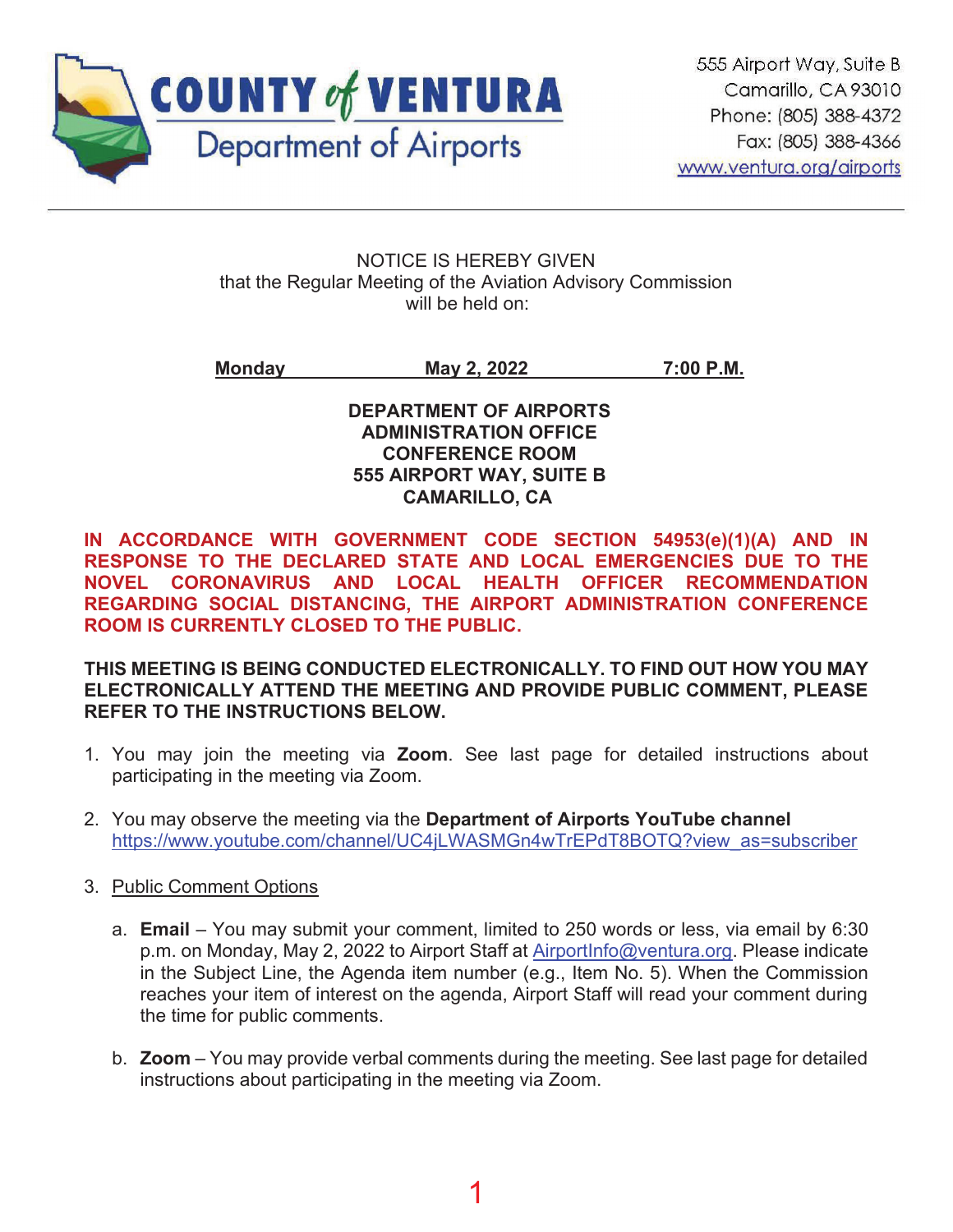# **AGENDA**

- **CALL to ORDER and PLEDGE of ALLEGIANCE**
- **ROLL CALL**
- **AGENDA REVIEW**
- **4.** APPROVAL of MINUTES April 4, 2022 (Pages 6-11)

# **PUBLIC COMMENT PERIOD**

#### **Comments will be limited to a maximum of three minutes per item. The public comment period is reserved for issues NOT on the agenda.**

If you wish to make a public comment on Agenda Item #5, please press the raise hand button, or if you are calling in, press star (\*) then 9 to be added to the speaker queue when prompted by the Chair of the Commission.

### **6. NEW BUSINESS**

**A. Subject: Consider Adoption of Resolution #10 Authorizing Remote Teleconference Meetings of the Aviation Advisory Commission for a 30-Day Period**  (Pages 12-18)

#### **Recommendation:**

Consider adoption of Resolution #10 (Exhibit 1) authorizing remote teleconference meetings of the Aviation Advisory Commission for a 30-day period pursuant to Government Code Section 54953, Subdivision (e), of the Ralph M. Brown Act.

#### **B. Subject: Approval of, and Authorization for the Director of Airports or Designee to Sign, the First Amendment to Lease with Kim & Bill Burr Family Trust for 65C Durley Avenue at the Camarillo Airport (Pages 19-28)**

#### **Recommendation:**

Staff requests that your Commission/Authority recommend that the Board of Supervisors (Board):

Approve, and authorize the Director of Airports or his designee to sign, the First Amendment to the lease with the Kim & Bill Burr Family Trust for 65C Durley Avenue at the Camarillo Airport.

**C. Subject: Approval of the Six-Year Capital Improvement Plan (CIP) for Camarillo and Oxnard Airports; Authorization for the Director of Airports or Designee, to Apply for Grants to Fund Projects Scheduled for Federal Fiscal Years 2022 and 2023 Outlined in the CIP upon Notification from the Federal Aviation**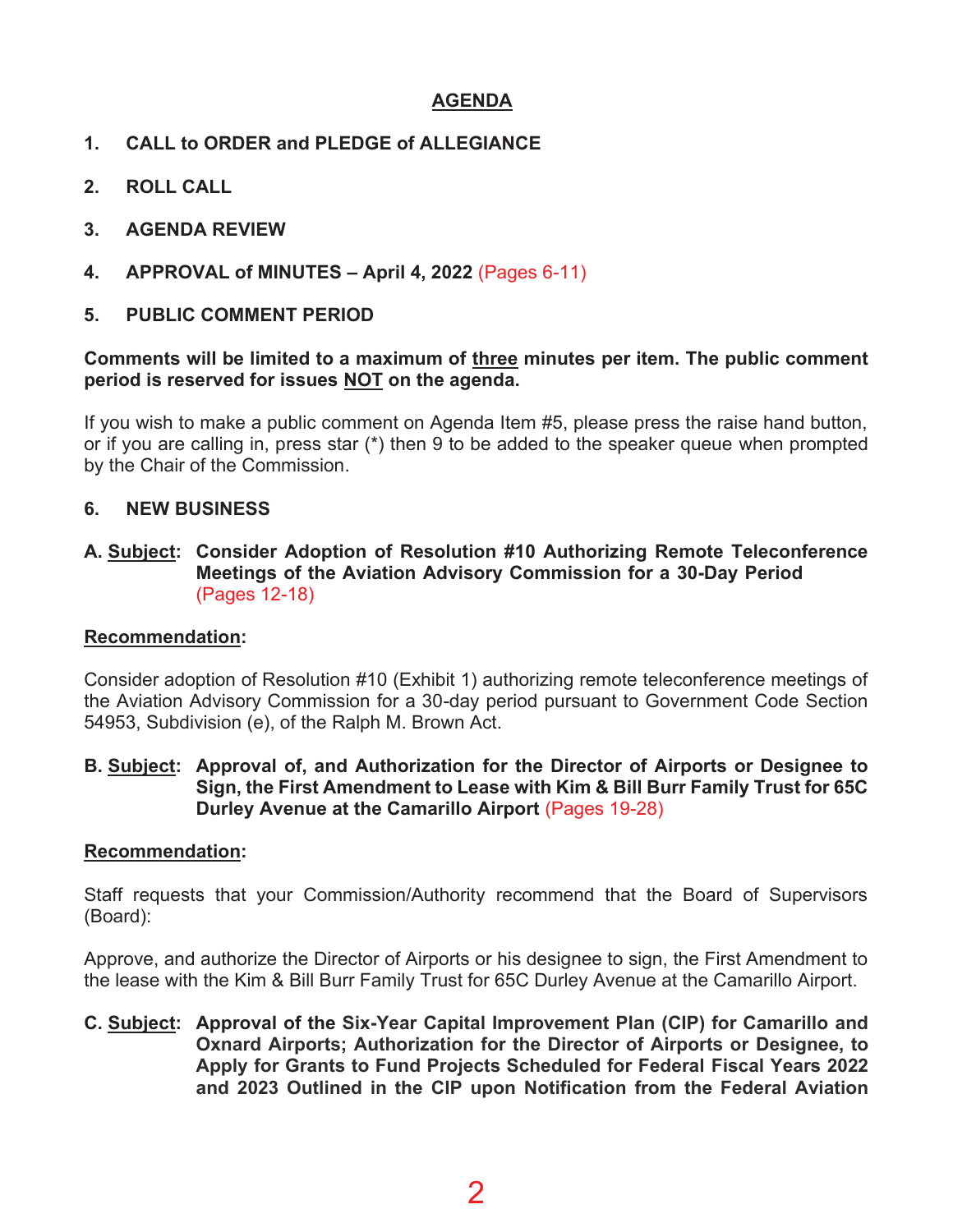#### **Administration and the California Department of Transportation Aeronautics Program That Funds Are Available (Pages 29-50)**

### **Recommendations:**

Staff requests that your Commission/Authorities recommend that the Board of Supervisors (Board):

- 1. Approve the six-year capital improvement plan (CIP) for Camarillo and Oxnard Airports (Exhibit 1); and
- 2. Authorize the Director of Airports or his designee, to apply for grants to fund the projects scheduled for federal fiscal years (FFY) 2022 and 2023 outlined in the CIP upon notification from the Federal Aviation Administration (FAA) and the California Department of Transportation Aeronautics Program (Caltrans) that funds are available.
- **D. Subject: Approval of the Department of Airports' Fiscal Year 2022-23 Rent and Fee Schedule, Effective July 1, 2022; Adoption of a Resolution Establishing Rents, Fees, and Insurance Requirements for the Department of Airports; Delegation of Authority to the County Executive Officer and the Director of Airports to Execute Leases, Subleases, Licenses, Permits, Special Use/Activity Permits, Operation Agreements, Extensions, Amendments, Consents, Termination Notices, and Unlawful Detainer Complaints**  in Accordance with the Provisions of the Schedule (Pages 51-140)

#### **Recommendations:**

Staff requests that your Commission/Authorities recommend that the Board of Supervisors (Board):

- 1. Approve the Department of Airports' ("Department") FY 2022-23 Rent and Fee Schedule (Exhibit 1 is a clean version and Exhibit 2 is a legislative version with track changes), with an effective date of July 1, 2022; and
- 2. Authorize the County Executive Officer and the Director of Airports to execute certain leases, subleases, licenses, permits, special use/activity permits, operation agreements, extensions, amendments, consents, termination notices, and unlawful detainer complaints as described in section III of the attached resolution (pages 30-37 of Exhibit 1); and
- 3. Approve, adopt, and execute the resolution (pages 30-37 of Exhibit 1) establishing rents, fees, and insurance requirements for the Department.

# **DIRECTOR'S REPORT**

**8.** REPORTS (Pages 141-164)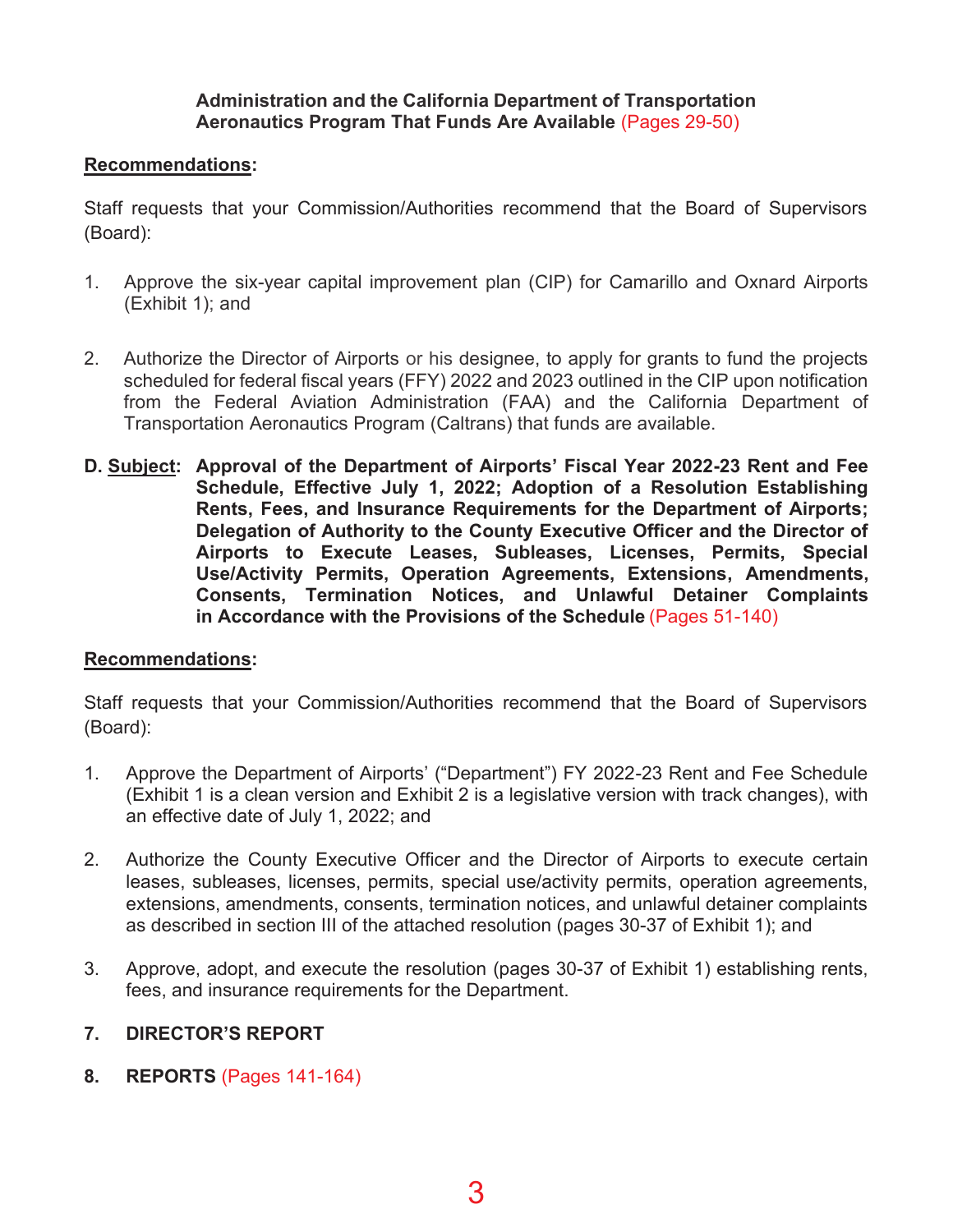**Report items listed below are presented to the Aviation Advisory Commission for information only, at this time. The report items require no action or are not ready for the Commission's consideration. The Commission may refer these items to the Department of Airports for investigation and report back on a future agenda.** 

Monthly Activity Report – March 2022 Monthly Noise Complaints – March 2022 Consultant Reports – March 2022 Airport Tenant Project Status – April 2022 Project Status – April 2022 Financial Statements Third Quarter – FY 2021/2022 Meeting Calendar

# **9. CORRESPONDENCE** (Pages 165-169)

**Correspondence items listed below are presented to the Aviation Advisory Commission for information only, at this time. The correspondence items require no action or are not ready for the Commission's consideration. The Commission may refer these items to the Department of Airports for investigation and report back on a future agenda.** 

Letter dated April 14, 2022 from Madeline Herrle to Doug Tauber re: Public Records Request dated April 7, 2022

Article dated April 20, 2022 re: 90-unit Condo Project near Oxnard Airport

**10. COMMISSION COMMENTS –** Comments by Commission members on matters deemed appropriate.

# **11. ADJOURNMENT**

The next regular Commission meeting will be on Monday, June 6, 2022 at 7:00 p.m. Location to be determined.

IN COMPLIANCE WITH THE AMERICANS WITH DISABILITIES ACT, IF YOU NEED SPECIAL ASSISTANCE TO PARTICIPATE IN THIS MEETING, PLEASE CONTACT ANA CASTRO AT (805) 388-4211. NOTIFICATION 48 HOURS PRIOR TO THE MEETING WILL ENABLE THE DEPARTMENT OF AIRPORTS TO MAKE REASONABLE ARRANGEMENTS TO ENSURE ACCESSIBILITY TO THIS MEETING.